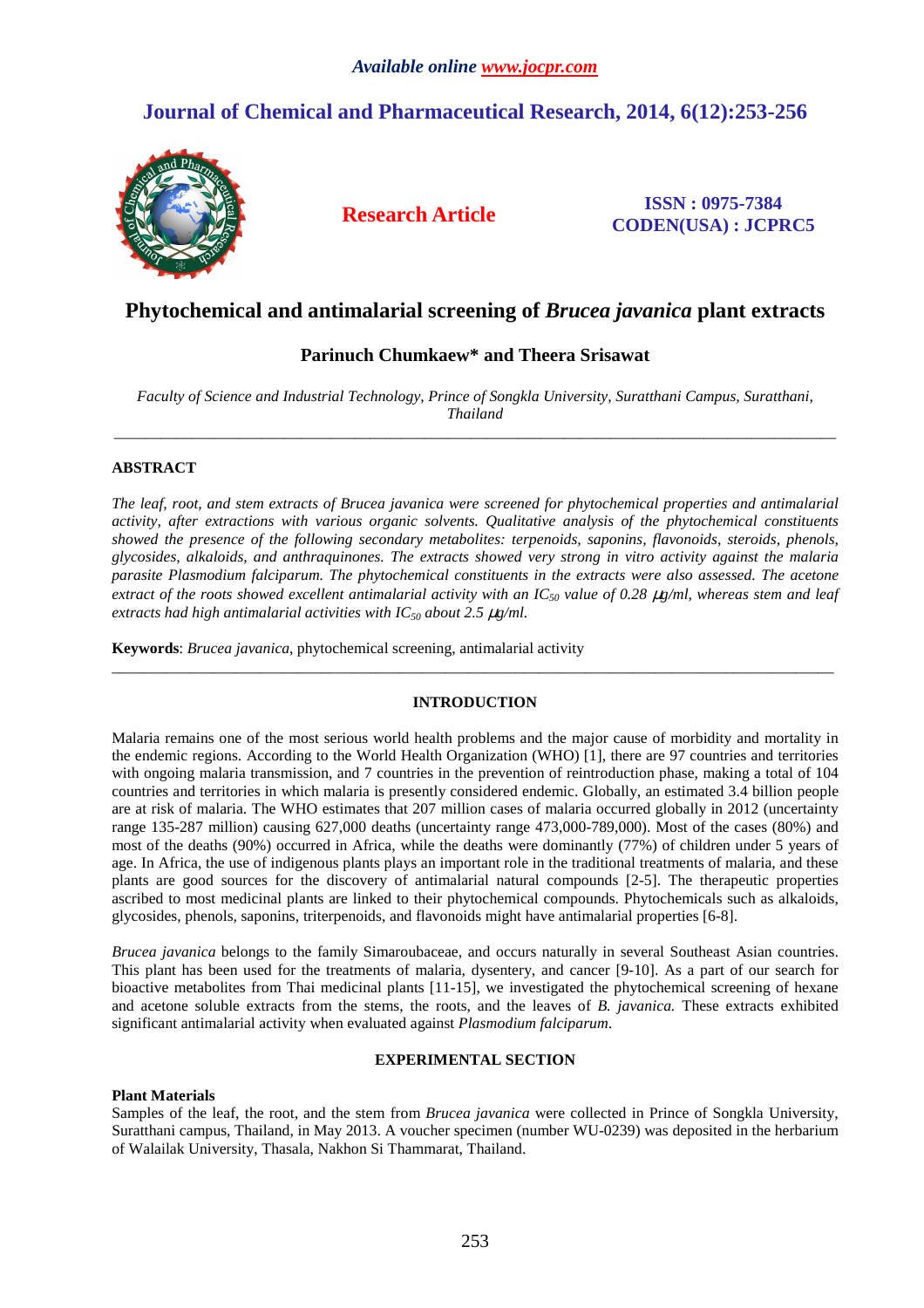#### **Preparation of Extracts**

Dried and ground leaves, roots, and stems of *B. javanica* (each 500 g) were extracted with hexane and acetone, with maceration at room temperature over five days in each solvent. The extracts were concentrated under reduced pressure to dry residues that were stored in sterile vials, pending phytochemical and antimalarial screening.

*\_\_\_\_\_\_\_\_\_\_\_\_\_\_\_\_\_\_\_\_\_\_\_\_\_\_\_\_\_\_\_\_\_\_\_\_\_\_\_\_\_\_\_\_\_\_\_\_\_\_\_\_\_\_\_\_\_\_\_\_\_\_\_\_\_\_\_\_\_\_\_\_\_\_\_\_\_\_*

#### **Phytochemical Screening**

The hexane and acetone extracts were subjected to phytochemical screening for the presence of terpenoids, saponins, flavonoids, steroids, coumarins, glycosides, alkaloids, and anthraquinones according to standard procedures [16-20].

**Terpenoids:** An 0.5 g plant extract sample was mixed with 2 ml of chloroform in a test tube. Then 3 ml of concentrated sulphuric acid  $(H_2SO_4)$  was carefully added to the mixture to form a layer. An interface with a reddish brown coloration was formed when terpenoids were present.

**Saponins:** An 0.5 g plant extract sample was dissolved in boiling water, allowed to cool, and shaken vigorously. The froth was mixed with 3 drops of olive oil, and the formation of an emulsion indicated the presence of saponins.

**Flavonoids:** A few drops of 1% ammonia solution were added to the extract sample in a test tube. A yellow coloration indicated the presence of flavonoids.

**Glycosides:** A 10 ml quantity of 50% conc.H<sub>2</sub>SO<sub>4</sub> was added to 0.5 g of the extract in a test tube. The mixture was heated in a boiling water bath for 5 min. Then 10 ml of Fehling's solutions (5 ml of solutions A and B each) was added, and the mixture was boiled. A brick red precipitate indicated the presence of glycosides.

**Phenolic compounds:** In a test tube containing about 1 ml alcoholic solution of the extract, a few drops of 10% aqueous ferric chloride solution were added. The emergence of blue or green color indicated the presence of phenolic compounds.

**Tannins:** About 0.5 g of the extract was boiled in 10 ml of water in a test tube. A few drops of 0.1% ferric chloride were added, and the emergence of brownish green or bluish black coloration was the indication of presence.

**Alkaloids:** About 1 ml of 1% hydrochloric acid was added to 3 ml of the extract in the test tube, and the mixture was treated with few drops of Draggendorff's reagent. The formation of a reddish brown precipitate indicated the presence of alkaloids.

**Steroids:** About 0.5 g of the plant material was extracted in 10 ml chloroform. First 2 ml of acetic anhydride was added, and then 2 ml of conc.H<sub>2</sub>SO<sub>4</sub>. A color change from violet to blue or green indicated the presence of steroids.

**Anthraquinones:** About 0.5 g of the extract was boiled with 10 ml of conc.  $H_2SO_4$  and filtered. The filtrate was shaken with 5 ml of chloroform. The chloroform layer was removed, and then 1 ml of 10% aqueous ammonia was added. The emergence of pink, violet, or red tint in the solution indicated the presence of anthraquinones.

#### **Antimalarial activity** *in vitro*

The malarial parasite, *Plasmodium falciparum* (K1, multidrug resistant strain), was cultured according to the method of Trager and Jensen [21]. The quantitative assessment of malarial activity *in vitro* was based on the microculture radioisotope technique, following Desjardins [22]. The inhibitory concentration IC<sub>50</sub> is that concentration of an antimalarial compound that reduces parasite growth by 50%, and is a conventional measure of activity with lower values being better. The amount of *P. falciparum* parasites was determined by the *in vitro* uptake of [3H] hypoxanthine, and an active reference compound included in the tests was dihydroartemisinine (IC<sub>50</sub> = 2.51 nM), while inhibition was relative to untreated control.

## **RESULTS AND DISCUSSION**

The phytochemical analyses of *B. javanica* leaf, root, and stem extracts revealed the presence of terpenoids, saponins, flavonoids, steroids, phenols, glycosides, alkaloids, and anthraquinones (Table 1), in the hexane and acetone extracts that were tested separately. All the plant parts investigated were rich in saponins, flavonoids, and phenolic compounds. The differences between the two extraction solvents in the results of phytochemical screening might be attributed to solvent effects on solubility, as reported previously for phytochemicals [23-24]. Saponins, flavonoids, and phenols were detected in all the extracts screened. The contents of active constituents in a plant can vary widely within the plant species, for example by geographical location, maturity or growth stage of the plant, season, climate, soil, and propagation method [25]. This is corroborated by the observation, that the collection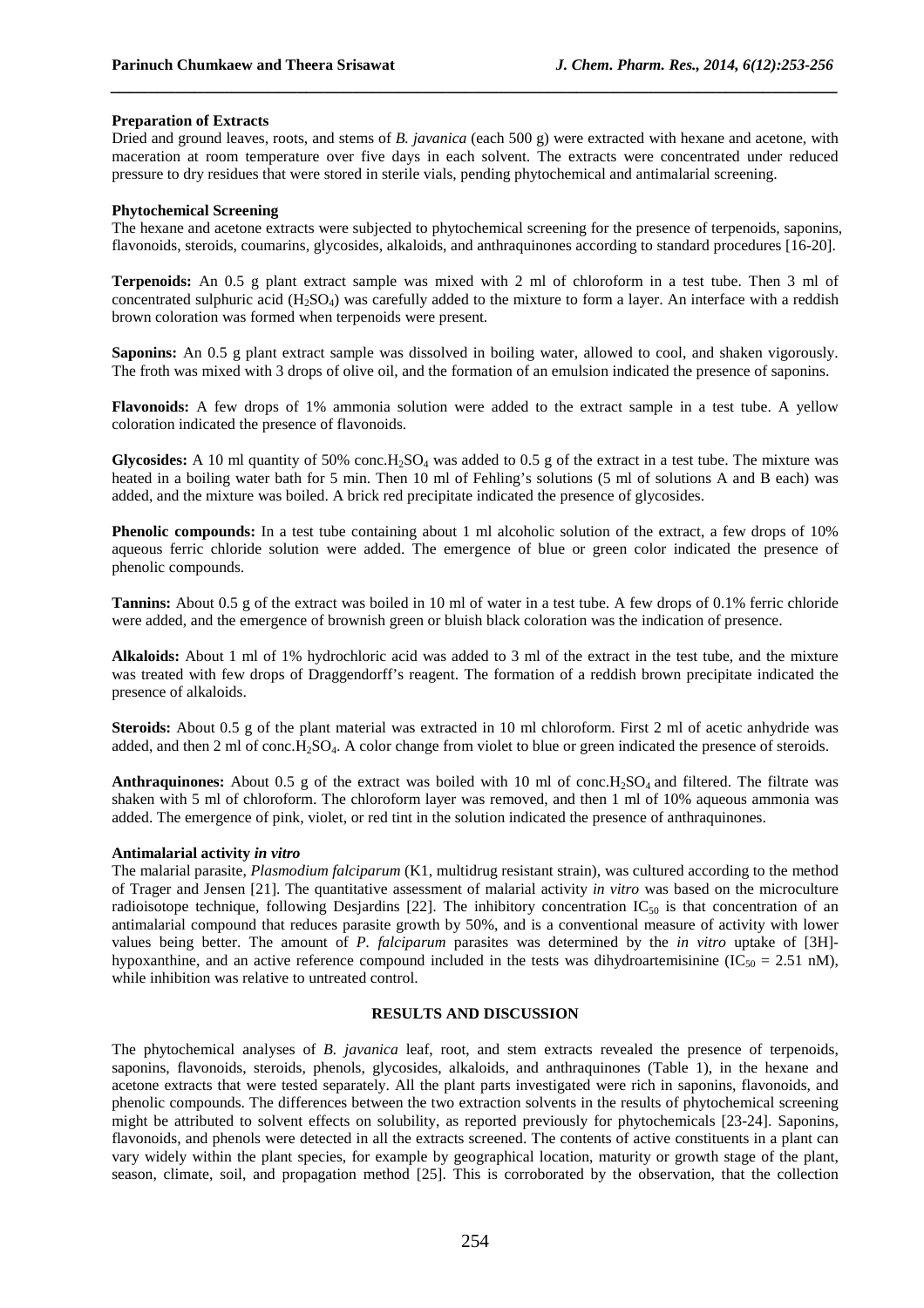season of plant parts affects their medicinal effectiveness [26]. The *in vitro* antimalarial screening, in the current study, indicates that the leaf, the root, and the stem extracts had very good activities against *P. falciparum*. The acetone extracts of *B. javanica* stems and leaves had  $IC_{50}$  values of about 2.5  $\mu$ g/ml, while the root extract showed excellent activity with IC<sub>50</sub> = 0.28  $\mu$ g/ml (Table 2). These findings support the suggestions that *B*. *javanica* contains active constituents that target specific metabolic activitites of the parasitic schizont stage [27]. Our results confirm that this plant that is used in the traditional medicine against malaria possesses significant *in vitro* antimalaria potential, and justifies its use in traditional medicine.

*\_\_\_\_\_\_\_\_\_\_\_\_\_\_\_\_\_\_\_\_\_\_\_\_\_\_\_\_\_\_\_\_\_\_\_\_\_\_\_\_\_\_\_\_\_\_\_\_\_\_\_\_\_\_\_\_\_\_\_\_\_\_\_\_\_\_\_\_\_\_\_\_\_\_\_\_\_\_*

| Table 1. Qualitative phytochemical analysis of B. javanica |  |  |
|------------------------------------------------------------|--|--|
|                                                            |  |  |

| Phytochemical constituents | Leaf extracts |         | Root extracts |                | Stem extracts |         |
|----------------------------|---------------|---------|---------------|----------------|---------------|---------|
|                            | Hexane        | Acetone | Hexane        | Acetone        | Hexane        | Acetone |
| Terpenoids                 |               | $^+$    |               | $\overline{+}$ | $\pm$         |         |
| Saponins                   |               |         |               | $^+$           | $^+$          |         |
| <b>Steroids</b>            | $^+$          |         |               |                |               |         |
| <b>Flavonoids</b>          | $\, +$        |         |               | $^+$           | $^+$          |         |
| Alkaloids                  |               |         |               | $\overline{+}$ |               |         |
| Phenols                    | ┿             |         | $^+$          | $\overline{+}$ | $\pm$         |         |
| Glycosides                 |               | $^+$    |               | $^+$           |               |         |
| Anthraquinones             |               | $^+$    |               | $^+$           |               |         |
| Tannins                    |               |         |               |                |               |         |

*+ = Present;* − *= absent*

**Table 2. Antimalarial activity of** *B. javanica* **crude extract** 

| Plant extract | $IC_{50}$ ( $\mu$ g/ml) |         |  |
|---------------|-------------------------|---------|--|
|               | Hexane                  | Acetone |  |
| Leaf extracts | 3.24                    | 2.55    |  |
| Root extracts | 0.56                    | 0.28    |  |
| Stem extracts | 5.66                    | -50     |  |

#### **CONCLUSION**

The present work demonstrated by screening the presence of phytochemicals in *B. javanica* and the *in vitro* antimalarial activity of these constituents. The current study could be extended by isolating active compounds against malaria and elucidating their structures, assuming such singly active compounds exist, after which the expensive proposition of testing for toxicity could be considered.

#### **Acknowledgements**

This research was financially supported by grant from Prince of Songkla University, Thailand. We are grateful to Assistant Professor Dr. Surat Laphookhieo, School of Science, Mae Fah Luang University for giving valuable suggestions and Associate Professor Dr. Seppo Karrila, Faculty of Science and Industrial Technology, Prince of Songkla University, for the helpful comments and suggestions on our draft manuscript.

#### **REFERENCES**

[1] World Health Organization, World malaria report, WHO publications, Geneva, **2013**, 1-68.

[2] JC Chukwujekwu; CA Lategan; PJ Smith; FR Van-Heerden; J Van-Staden, *S. Afr. J. Bot.,* **2009**, 75, 176-179.

[3] A Hilou; OG Nacoulma; TR Guiguemde, *J. Ethnopharmacol*., **2006**, 103, 236-240.

[4] Y Ouattara; S Sanon; Y Traore; V Mahiou; N Azas; L Sawadogo, *Afr. J. Tradit. Complement. Altern. Med*., **2006**, 3(1), 75-81.

[5] ES Omoregie; BS Sisodia, *Bayero J. pure Appl. Sci*., **2012**, 5(1), 90-97.

[6] ES Omoregie; A Pal; B Sisodia, *Niger. J. Basic and Appl. Sci*., **2011**, 19(1), 121-126.

[7] SF Mbatchi; B Mbatchi; JT Banzouzi; T Bansimba; NGF Ntandou; JM Ouamba; A Berry; F Benoit-Vical, *J. Ethnopharmacol*., **2006**, 104, 168-174.

[8] L Tona; RK Cimanga; K Mesia; CT Musuamba; T De-Bruyne; S Apers; N Hernans; S Van-Miert; L Pieters; J Totte; AJ Vlietinck, *J. Ethnopharmacol*., **2004**, 93, 27-32.

[9] Subeki; H Matsuura; K Takahashi; K Nabeta; M Yamasaki; Y Maede, *J. Nat. Prod.*, **2007**, 70, 1654-1657.

[10] QJ Chen; MA Ouyang; QW Tan; ZK Zhang; ZJ Wu; QY Lin, *J. Asian Nat. Prod. Res*., **2009**, 11(6), 539-547.

[11] P Chumkaew; S Kato; K Chantrapromma, *J. Asian Nat. Prod. Res.,* **2010**, 12(5), 424-428.

[12] P Chumkaew; S Kato; K Chantrapromma, *Chem. Pharm. Bull*., **2006**, 54(9), 1344-1346.

[13] P Chumkaew; S Kato; K Chantrapromma, *Chem. Pharm. Bull*., **2005**, 53(1), 95-96.